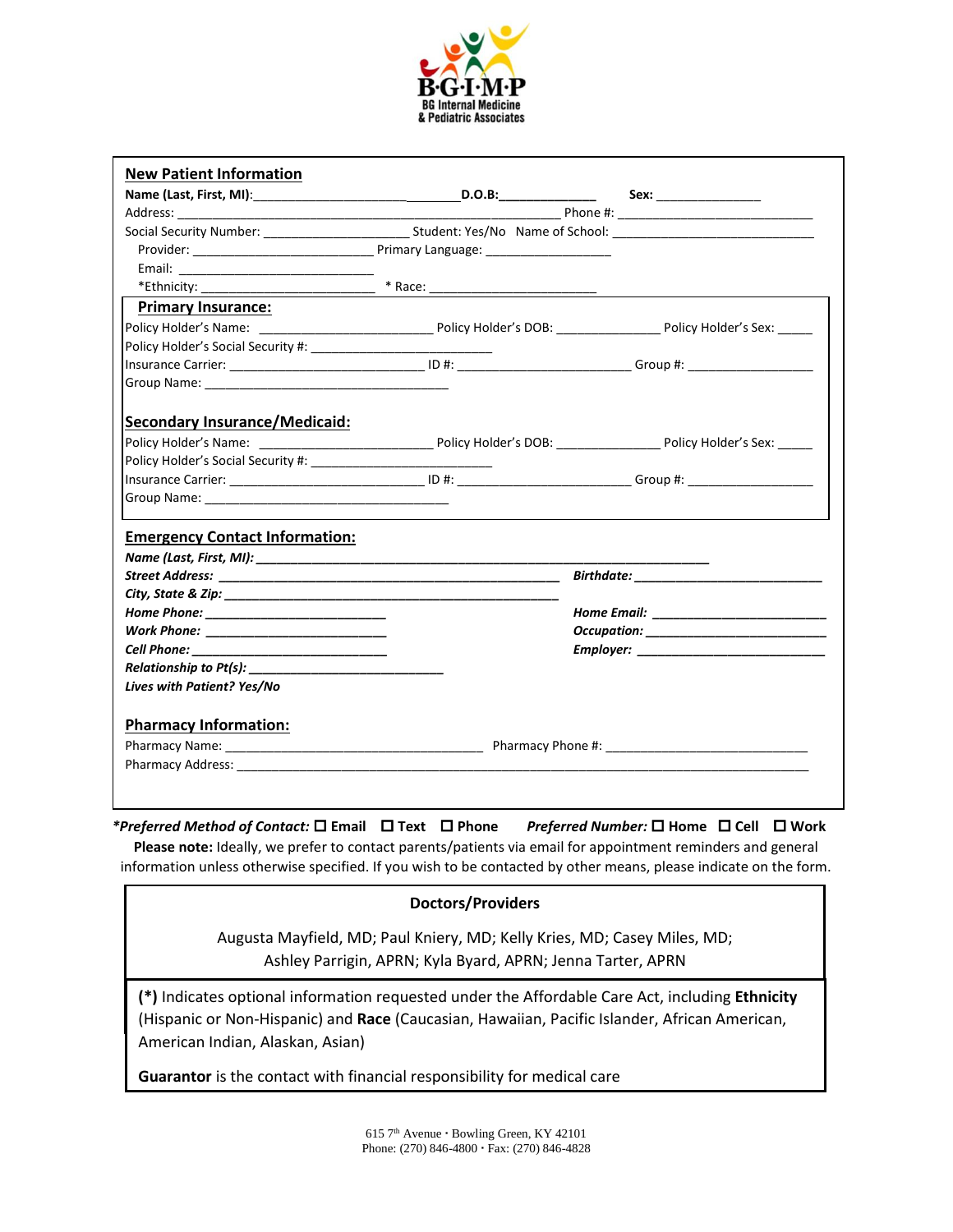

# Social History

| Do you smoke tobacco products? If yes, how many cigarettes per day?<br>O Yes |                                |           |              | O No          |       |           |
|------------------------------------------------------------------------------|--------------------------------|-----------|--------------|---------------|-------|-----------|
|                                                                              | $O_1 - 10$                     | $O$ 11-20 | $O$ 21-30    | $O$ 31-40     |       | $O$ 40+   |
|                                                                              | Do you use recreational drugs? |           |              |               | O Yes | O No      |
| Do you exercise regularly?<br>O Yes                                          |                                |           |              |               | O No  |           |
| Are there smoke detectors in your home?<br>O Yes                             |                                |           |              |               | O No  |           |
| Do you drink caffeinated beverages?<br>O Yes                                 |                                |           |              |               | O No  |           |
| Do you have children in daycare?                                             |                                |           |              | O Yes         | O No  |           |
| Do you drink alcohol?                                                        |                                |           |              | O Yes         | O No  |           |
| Are you sexually active?<br>O Yes                                            |                                |           |              | O No          |       |           |
| Have you traveled outside the U.S. in the past 6 months?<br>O Yes            |                                |           |              | O No          |       |           |
| Lives with:                                                                  |                                | O Spouse  | O Children   | O Parents     |       | O Other   |
| Marital Status:                                                              |                                | O Single  | Married<br>Ο | Divorced<br>Ω |       | O Widowed |

# Past Medical History

| Arthritis                         | O Yes |  |
|-----------------------------------|-------|--|
| Asthma                            | O Yes |  |
| Depression                        | O Yes |  |
| Diabetes I                        | O Yes |  |
| Diabetes II                       | O Yes |  |
| Frequent Ear Infections           | O Yes |  |
| Frequent Sinus Infections         | O Yes |  |
| Headache                          | O Yes |  |
| High Blood Pressure               | O Yes |  |
| High Cholesterol                  | O Yes |  |
| Hyperthyroidism                   | O Yes |  |
| Personal History of Cancer        | O Yes |  |
| Personal History of Heart Disease | O Yes |  |
| Seasonal Allergies                | O Yes |  |
|                                   |       |  |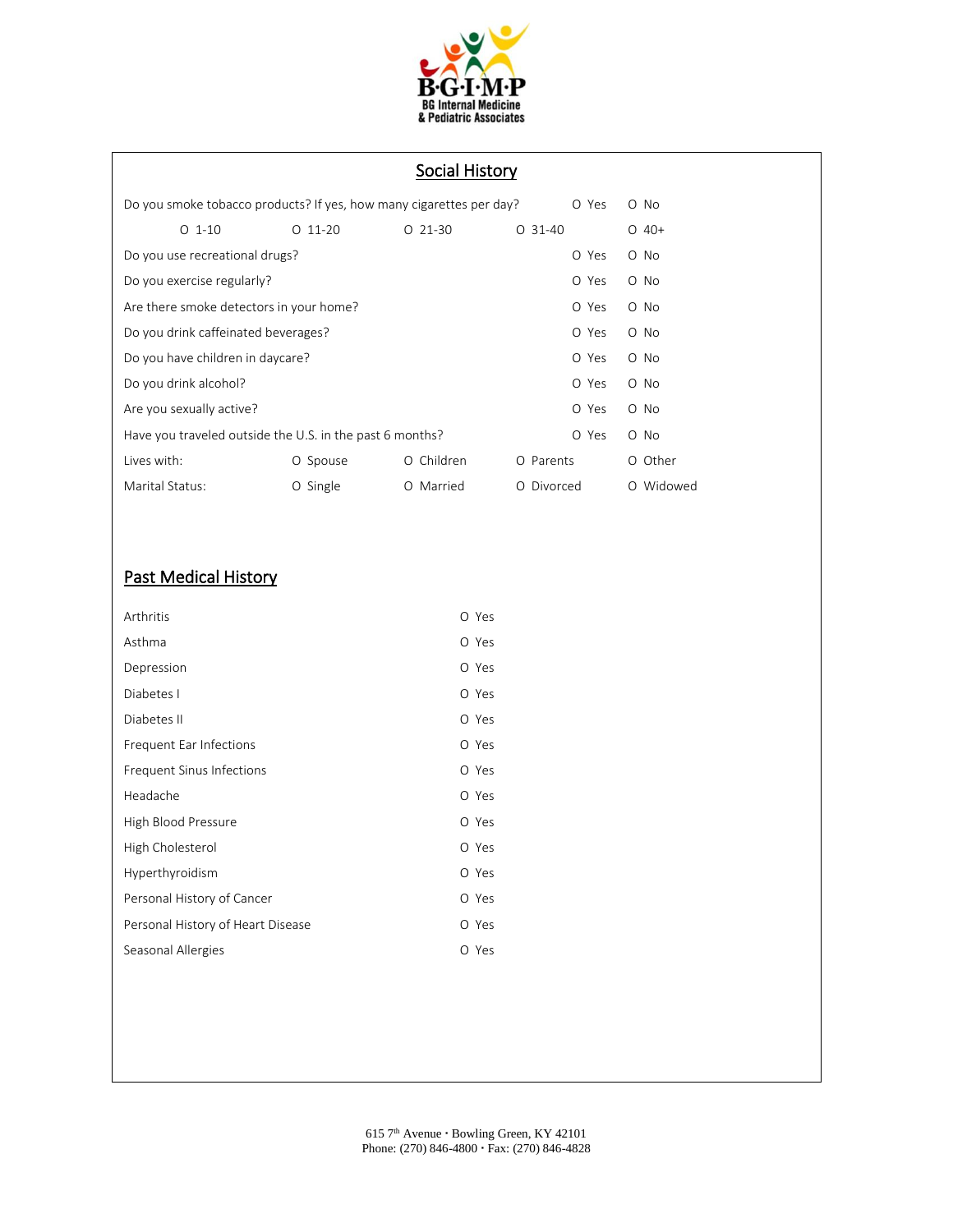

| <b>Family History</b>        |            |                 |                          |             |  |
|------------------------------|------------|-----------------|--------------------------|-------------|--|
| <b>Paternal Grandfather</b>  | O Asthma   | O Blood Clots   | O Cancer<br>O Depression | O Allergies |  |
|                              | O Diabetes | O Heart Disease | O High Cholesterol       | O Seizure   |  |
| <b>Paternal Grandmother</b>  | O Asthma   | O Blood Clots   | O Cancer<br>O Depression | O Allergies |  |
|                              | O Diabetes | O Heart Disease | O High Cholesterol       | O Seizure   |  |
| <b>Maternal Grand Father</b> | O Asthma   | O Blood Clots   | O Cancer<br>O Depression | O Allergies |  |
|                              | O Diabetes | O Heart Disease | O High Cholesterol       | O Seizure   |  |
|                              |            |                 |                          |             |  |
| <b>Maternal Grand Mother</b> | O Asthma   | O Blood Clots   | O Cancer<br>O Depression | O Allergies |  |
|                              | O Diabetes | O Heart Disease | O High Cholesterol       | O Seizure   |  |
| <b>Siblings</b>              | O Asthma   | O Blood Clots   | O Cancer<br>O Depression | O Allergies |  |
|                              | O Diabetes | O Heart Disease | O High Cholesterol       | O Seizure   |  |
| Children                     | O Asthma   | O Blood Clots   | O Cancer<br>O Depression | O Allergies |  |
|                              | O Diabetes | O Heart Disease | O High Cholesterol       | O Seizure   |  |
| Father                       | O Asthma   | O Blood Clots   | O Cancer<br>O Depression | O Allergies |  |
|                              | O Diabetes | O Heart Disease | O High Cholesterol       | O Seizure   |  |
| Mother                       | O Asthma   | O Blood Clots   | O Cancer<br>O Depression | O Allergies |  |
|                              | O Diabetes | O Heart Disease | O High Cholesterol       | O Seizure   |  |
|                              |            |                 |                          |             |  |
| Maternal uncle               | O Asthma   | O Blood Clots   | O Cancer<br>O Depression | O Allergies |  |
|                              | O Diabetes | O Heart Disease | O High Cholesterol       | O Seizure   |  |
| Maternal aunt                | O Asthma   | O Blood Clots   | O Cancer<br>O Depression | O Allergies |  |
|                              | O Diabetes | O Heart Disease | O High Cholesterol       | O Seizure   |  |
| <b>Paternal Uncle</b>        | O Asthma   | O Blood Clots   | O Cancer<br>O Depression | O Allergies |  |
|                              | O Diabetes | O Heart Disease | O High Cholesterol       | O Seizure   |  |
|                              |            |                 |                          |             |  |
| Paternal Aunt                | O Asthma   | O Blood Clots   | O Cancer<br>O Depression | O Allergies |  |
|                              | O Diabetes | O Heart Disease | O High Cholesterol       | O Seizure   |  |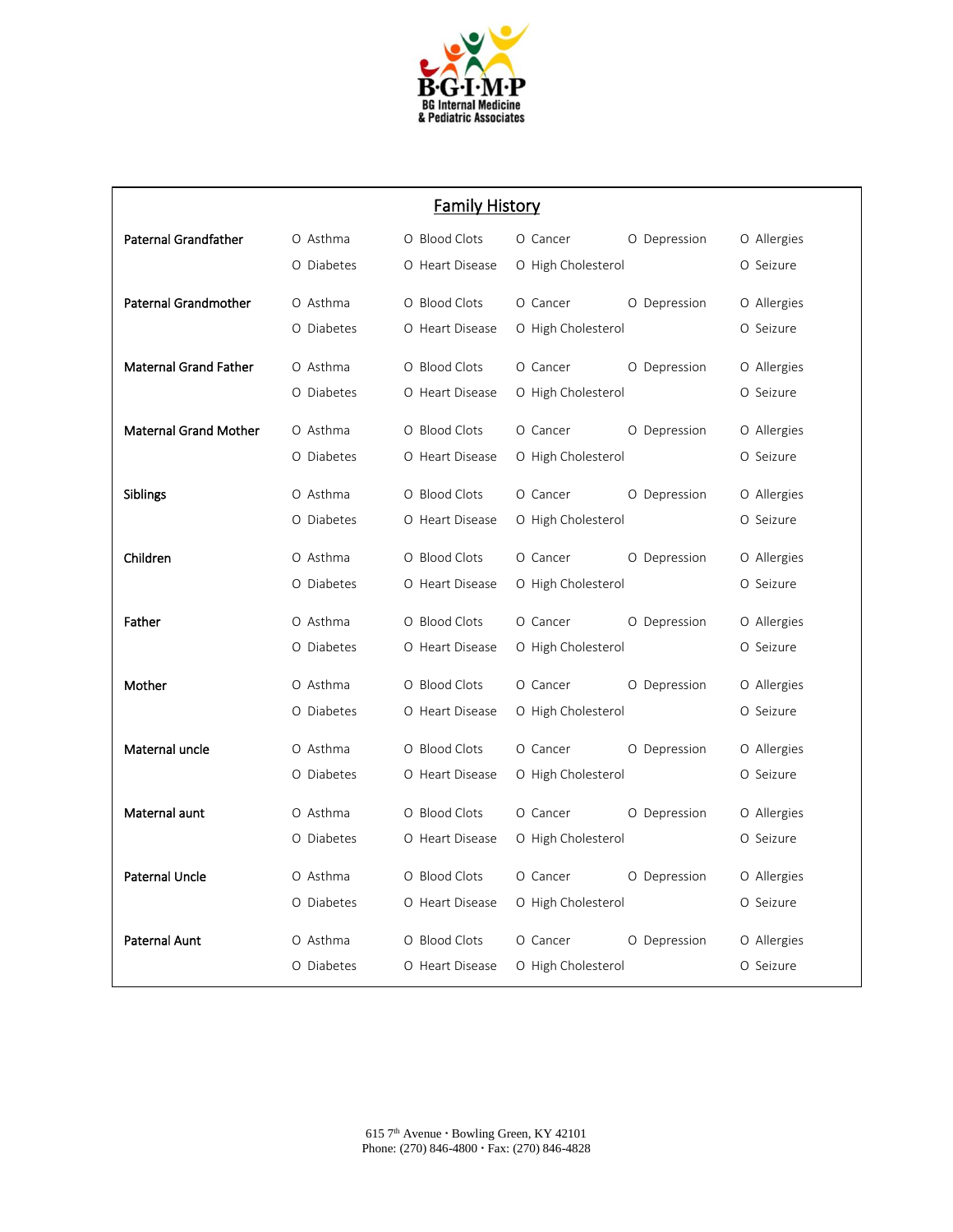

## Patient Authorization Please read, initial, and sign below.

(Initial) \_\_\_\_\_\_ Financial Policy: I acknowledge that I received, reviewed, and agree to comply with the most recent version of the Bowling Green Internal Medicine & Pediatric Associates Financial Policy dated February 19, 2018.

(Initial) **Financial Responsibility:** I understand that I am ultimately responsible for payment on my account, my child's/children's account. Payment is expected at the time of service. I understand I am responsible to pay my co-pay, coinsurance, or deductible according to my insurance contract at the time of service.

(Initial) **Insurance Coverage:** I understand that I am responsible to provide Bowling Green Internal Medicine & Pediatric Associates with my current insurance coverage information and insurance card at each and every visit. I will be responsible for paying any balances due as a result of not providing my most current insurance information. I understand that Bowling Green Internal Medicine & Pediatric Associates will not retroactively file claims due to my failure to provide current insurance information.

(Initial) **Assignment of Benefits:** I hereby authorize payment directly to Bowling Green Internal Medicine & Pediatric Associates, for medical benefits otherwise payable to me. I authorize my insurance company to disclose to Bowling Green Internal Medicine & Pediatric Associates, information regarding my insurance coverage, including, but not limited to verification of my examination and/or treatment to my insurance company and/or other third party payor.

(Initial) **Privacy Policy:** I acknowledge that I received, reviewed, and agree to comply with the Bowling Green Internal Medicine & Pediatric Associates Privacy Policy.

(Initial) \_\_\_\_\_\_ Immunization Policy: I acknowledge that I received, reviewed, and agree to comply with Bowling Green Internal Medicine & Pediatric Associates Immunization Policy.

(Initial) **Consent to Treat:** I have the legal right to consent to medical and surgical treatment for this patient. I voluntarily authorize and consent to the medical care, treatment, and diagnostic tests that providers of Bowling Green Internal Medicine & Pediatric Associates believe are necessary for me or my child. I understand that by signing this form, I am giving permission to the doctors, nurses, and other healthcare providers in this medical office to provide treatment as long as I/we are patient(s) in this practice.

(Initial) **E-Prescribing:** I voluntarily authorize Bowling Green Internal Medicine & Pediatric Associates to allow E-Prescribing for patient's prescriptions, while allows healthcare providers to electronically transmit prescriptions to the pharmacy of my choice, review pharmacy benefit information and medical dispense history as long as I/we are patient(s) in this practice.

(Initial) **HIPAA:** By signing this form, you consent to our use and disclose of protected health information about you for treatment, payment and health care operations. You have the right to revoke this Consent, in writing, signed by you. However, such a revocation shall not affect any disclosures we have already made in reliance on your prior Consent. The Practice provides this form to comply with the Health Insurance Portability and Accountability Act (HIPAA). I understand that the HIPAA policy is posted in both lobbies, and a copy will be made available to me upon my request.

(Initial) \_\_\_\_\_\_ I understand I can withdraw my consent at any time by contacting Bowling Green Internal Medicine & Pediatric Associates in writing at 615 7<sup>th</sup> Avenue Bowling Green, KY 42101.

| Patient Name:                         | DOB:          |  |
|---------------------------------------|---------------|--|
| Patient/Parent/Guardian Name (Print): |               |  |
| Patient/Parent/Guardian Signature:    | Today's Date: |  |

 $615$  7<sup>th</sup> Avenue  $\cdot$  Bowling Green, KY 42101 Phone: (270) 846-4800 · Fax: (270) 846-4828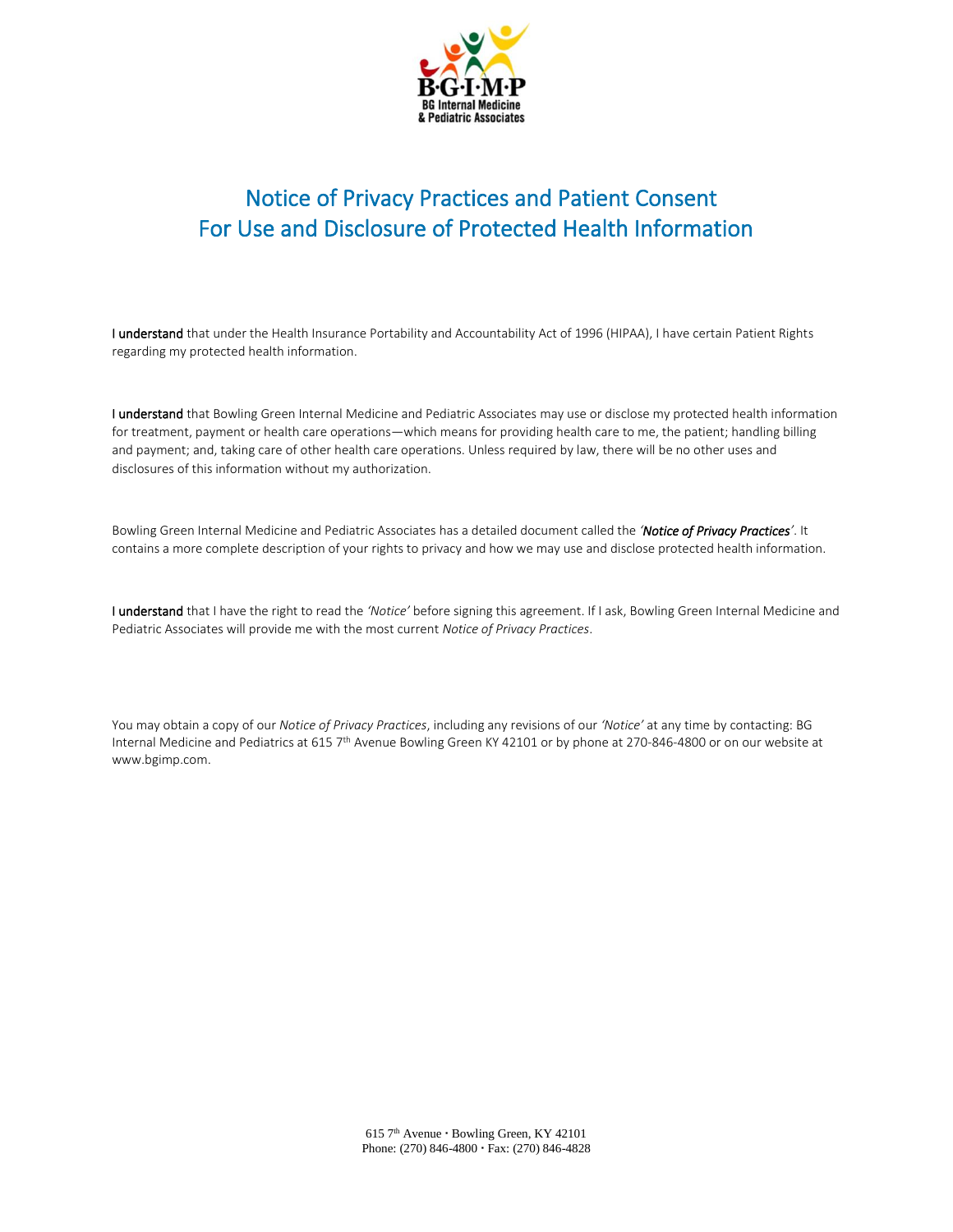

### Financial Policy Effective February 19, 2018

Thank you for choosing Bowling Green Internal Medicine & Pediatric Associates as your health care provider. We appreciate your trust in us and the opportunity to care for you.

Our office does not accept walk in appointments. Appointment times over 20 minutes late will have to be rescheduled for another date and time.

Our office and physicians make a great effort to get insurance companies to pay their share of the cost of this care in a timely manner. However, due to the recent changes brought on by the Accountable Care Act, this is becoming more challenging. We have therefore implemented a new Financial Policy; please read and sign the policy acknowledgement form. If you have any questions, please ask to speak with the Office Manager.

#### Patient Payments

Payment (co-payments or co-insurance) is due at the time of service. If you have an outstanding balance, please make sure whoever accompanies that patient to the visit is prepared to pay it. We accept cash, check, or credit/debit card to pay your account.

#### Medicare Patients

On January 1st of each calendar year Medicare requires that a \$183.00 deductible be satisfied prior to benefits being paid at 80% of the reasonable and customary amount. If you have not met your deductible prior to your office visit you will be responsible for your charges until your deductible is met. Once the deductible is satisfied you will be responsible for 20% of your charges. The only exception to this is a secondary supplemental plan that would cover the 20% of your charges. Please present all insurance cards to the front office upon your initial visit so this can be identified. If our office is aware that certain services are considered non-covered by Medicare, you will be asked to sign an Advance Beneficiary Notice that we informed you of any noncovered service and your financial responsibility. ead a new Financial Policy; please read and sign the policy acknowledgement<br>co-insurance) is due at the time of service. If you have an outstanding balan<br>to patient to the visit is grepared to pay it. We accept cash, check

#### First Statement

Your insurance policy is a contract between you and your insurance company. This contract requires that we collect certain copayment or prepayment amounts depending upon the type of insurance and insurance carrier at the time of service.

Regardless of your insurance status, when we determine that you owe a balance, we will mail a statement to the mailing address provided to us by you. If your address changes, you are responsible for notifying us. All statements are also available on our secure patient portal. Payment is due upon receipt of the statement.

Please contact our office as soon as possible after receipt of your statement should you have any questions, or should you wish to discuss the outstanding balance. Should you need it, we can help you set up a payment plan with a valid credit card. The credit card use will automatically be charged a monthly basis. We require payment plans to be arranged before your bill is 30 days old. If your insurance pays us after that time, you will be reimbursed.

#### Prompt Pay Discount

Bowling Green Internal Medicine & Pediatric Associates provides a prompt pay discount to those uninsured patients who pay for services at the time of service, thereby avoiding billing and collection costs by the practice. These discounts are set at 25% off the retail price of an office visit. Discounts do not apply to any services other than office services. Prompt pay discounts are not offered to insured patients where Bowling Green Internal Medicine & Pediatric Associates is contractually required to accept a specific fee schedule. However, we do everything we can to mitigate the expense of anyone who is underinsured.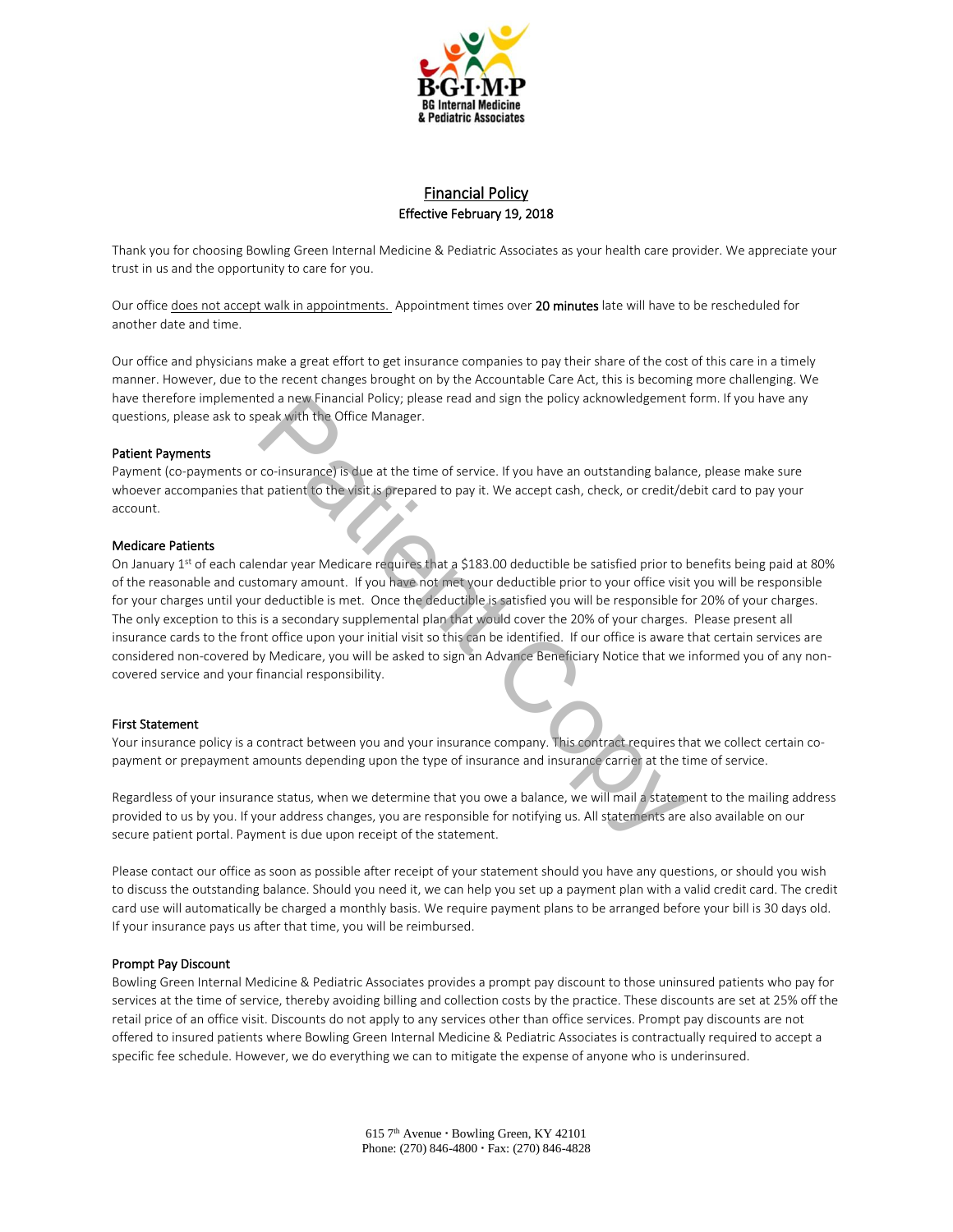

#### Subsequent Statements and Unpaid Balances

If your account remains unpaid, subsequent statements will be sent to the address we have on file. When your balance is 75 days past due your account will be frozen and turned over to an outside collection agency for non-payment. Once the account is paid or payment arrangements are made through the collection agency, your account will be un-frozen.

#### Insurance Coverage

While we make a good faith effort to verify your insurance coverage, we are not liable to guarantee that the information given to us by your insurance is correct. It is your responsibility to know what services may or may not be covered by your insurance. We encourage you to refer to your benefits manual if you have any questions about covered services and work with us to make sure that these services are provided at the most cost-efficient manner.

I agree to provide Bowling Green Internal Medicine & Pediatric Associates with the most current and accurate insurance information as it applies to me or my child's account. I will notify the office of any changes to insurance and agree to the assignment of benefits. Finally, if insurance information you provide delays payment, you will be asked to pay in full billed charges and seek reimbursement from your insurance provider directly. The insurance company gives us a very small window in which to file a claim, and incorrect insurance information usually delays this beyond their window.

#### Workman's Compensation

Any patient being seen for a work-related injury must have prior written approval from the workman's compensation carrier prior to being seen. Our office must be able to verify the reason for the visits as well as coverage for the date of service. The information should include the insurance company name, address, phone number, adjuster's name, injury date and workman's claim number. We cannot schedule the patient without this information. Failure to present this information on the day of the visit will result in rescheduling the visit for another date and time.

#### Third Party Liability Claims

Third party liability claims will be considered on a case-by-case basis. Prior to the visit in our office we will require all necessary billing information in writing. This information will include the names of all involved parties; complete insurance information, adjusters name and claim number if applicable. If you have attorney representation this information must also be provided.

#### Referrals

Please be aware of our office policy in reference to referrals. If your insurance company requires a referral when seeing another physician or specialist, please allow us 7 days' notice to prepare your referral form for a non-emergency visit. If the 7-day notice is not received or another physician's office calls the day of the appointment, in a non-emergency situation, the referral will be denied, and you will be responsible for the visit. All non-emergent referrals will be done on the Monday prior to your visit with the other physician or specialist. All emergency referrals will be handled on a case-by-case basis. Please notify the office as soon as possible in an emergency. As a courtesy, we would like to inform you that various insurance companies will not allow us to do a back dated referral. It is very important that you keep us informed when a referral is needed for any reason. It is the responsibility of the patient, or insured if a minor child is involved, to inform our office if a referral is needed due to the various numbers of insurance companies and policies that have different levels of benefits. Creen Internal Iwearchie & reenatric Associates wint in en most current and a<br>or me of my bild's account. I will notify the office of any changes to insurance<br>analy, it insurance information you provide delays payment, you

#### Child Advocacy

As an advocate for our young patients, Bowling Green Internal Medicine & Pediatric Associates will not intervene in any custody dispute or financial responsibility dispute between parents or other responsible parties. We will send statements to any one address provided; however, we cannot look to more than one party for financial responsibility.

We welcome the opportunity to discuss any aspect of our financial policy. Please ask to speak with the Office Manager if you have any questions, comments, or concerns. We thank you for your support and look forward to serving you in the future.

> $615$  7<sup>th</sup> Avenue  $\cdot$  Bowling Green, KY 42101 Phone: (270) 846-4800 Fax: (270) 846-4828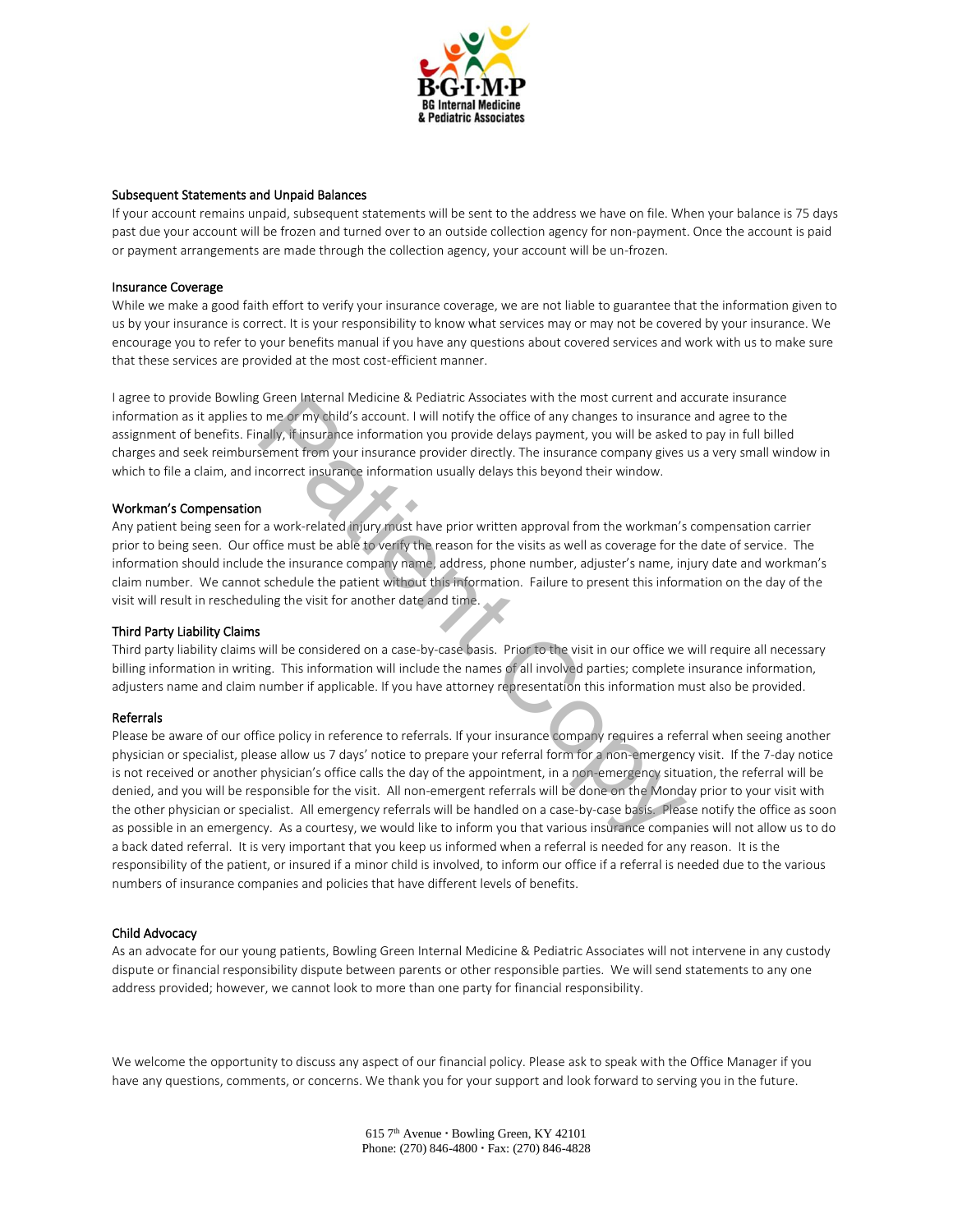

### Immunization Policy

At Bowling Green Internal Medicine & Pediatric Associates we are dedicated to providing the highest quality of evidence-based medical care to our patients. This includes our adherence to the vaccine schedule recommended by national organizations such as the American Academy of Pediatrics (AAP), the American Academy of Family Physicians (AAFP), and the Advisory Committee on Immunization Practices (ACIP).

These well-respected organizations and committees include panels of experts in pediatrics as well as infectious disease. The goal is to eliminate or minimize preventable serious disease, thereby promoting the health of all children. These national experts routinely analyze available information and research, monitor the prevalence of vaccine-preventable disease, and analyze reported serious adverse events following vaccine administration. This information is used to create the best vaccine schedule to protect your child. Be aware that there are vaccines used in other countries that are not routinely used in the United States to protect those children from even more diseases.

At Bowling Green Internal Medicine & Pediatric Associate we strive to provide the highest quality care, while respecting the wishes of our parents. Should a family desire to alter the schedule or withhold all recommended vaccines, we feel that this decision not only puts your child at risk of serious preventable disease, but also contributes to the health risk of others.

Please be advised that if you desire an "alternate" vaccine schedule, or if you intend to refuse vaccines, you do so against the advice of Bowling Green Internal Medicine & Pediatric Associates, the AAP, the AAFP and the ACIP. Because we believe that this decision puts your child at risk for vaccine preventable disease and increases health risks for others, Bowling Green Internal Medicine & Pediatric Associates respectfully declines to be your children's pediatricians.

Thank You.

Patient Copy